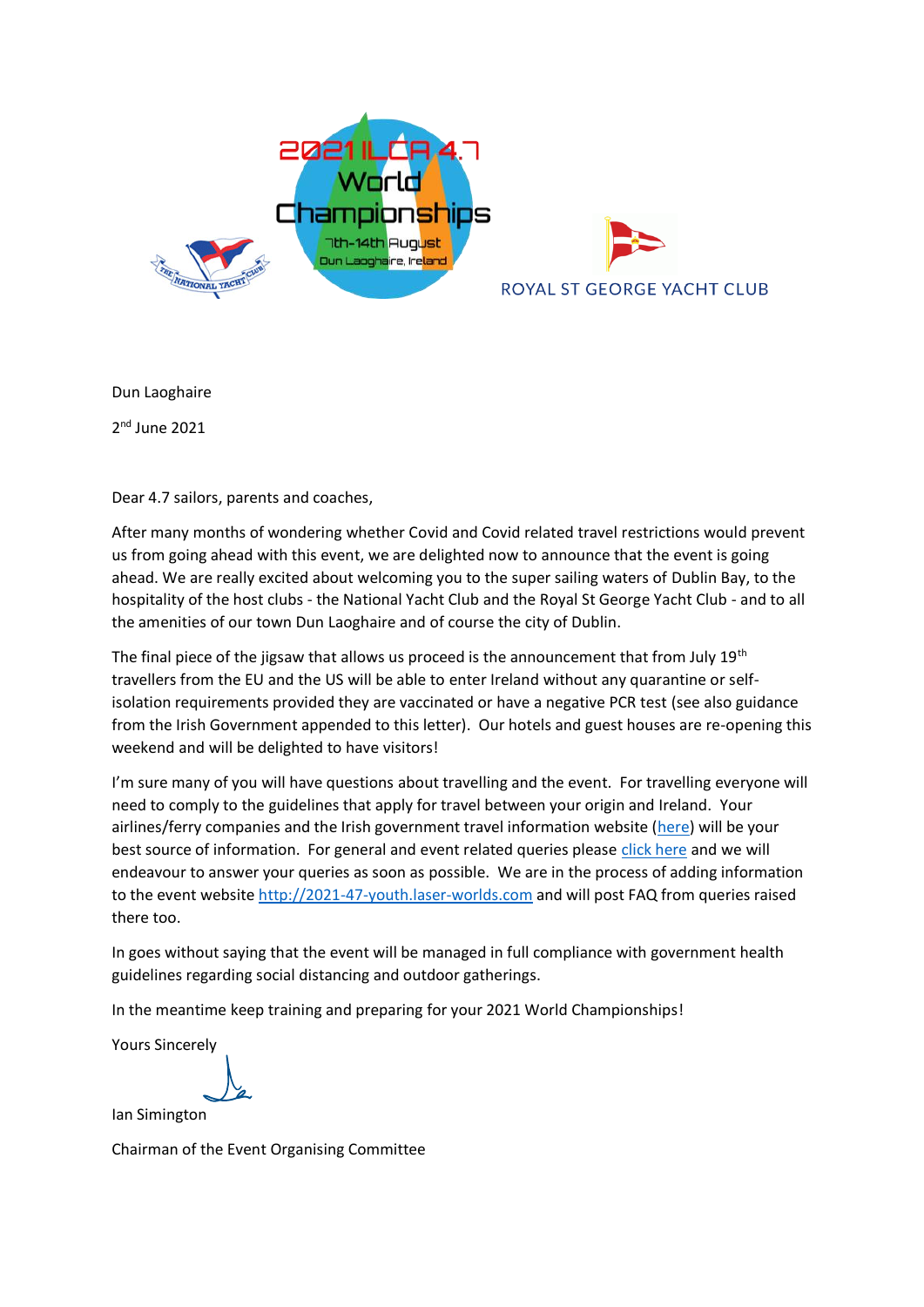#### **ROADMAP FOR INTERNATIONAL TRAVEL**

*Airports Division*

## **An Roinn Iompair**

# *Department of Transport*

## **Introduction**

The following briefing is based on the decisions made by Government on 28 May.

## **General**

Existing public health measures on international travel will remain in place until 18 July. The Minister for Health will keep the international epidemiological situation under review, especially as regards the presence of variants of concern and areas of very high incidence. Should he consider that Ireland should exercise its discretion to strengthen (or ease) measures with regard to a given country, having consulted with relevant Ministers, he will make a proposal to Government.

## **Advice on travel**

Government advice to avoid non-essential travel, and related penalties, will remain in place until 18 July. As and from 19 July this will be changed to advise citizens to travel safely and in accordance with public health guidance and restrictions and to avoid non-essential travel to countries to which an emergency brake has been applied.

## **Arriving passengers**

Subject to epidemiological developments, as and from 19 July, Ireland will:

- o with regard to passengers arriving from the EU, fully operate EU Digital Covid Certificates for travel within the EU as set out below; and
- o with regard to passengers arriving from third countries, broadly align itself to the approach to non-essential travel to the EU from third countries contained in amended Council Recommendation (EU) 2020/912.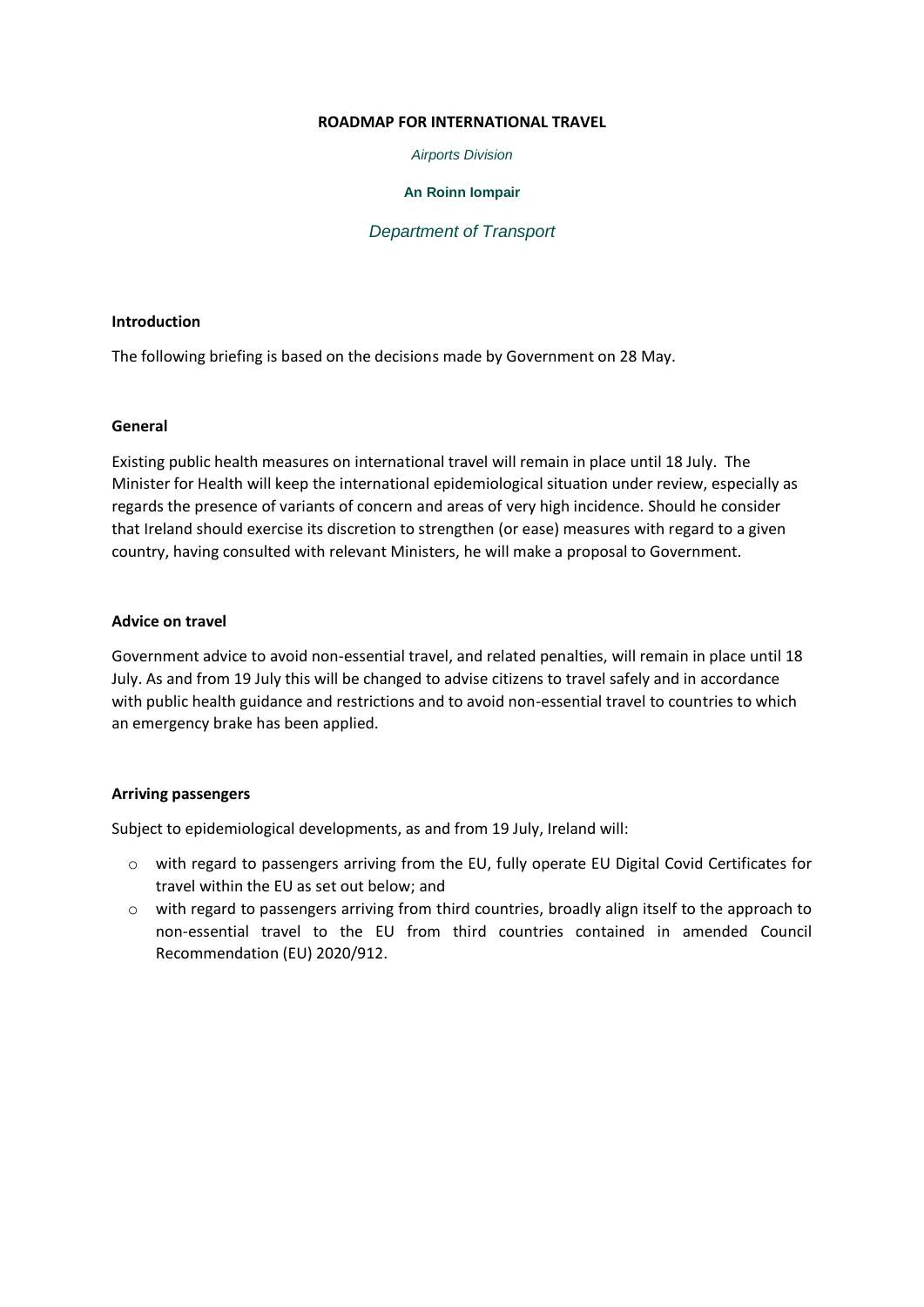#### **Overview of Measures for in-bound travel from 19 July**



## **Passengers arriving from the EU**

The EU Regulation on Digital Covid Certificates (DCC) will come into effect on 1 July, with a six-week phasing-in period during which Member States must become compliant. It is proposed that, from 19 July, subject to epidemiological developments, the approach for passengers arriving in the State whose travel originates within the EU/EEA will be:

- Passengers presenting a DCC will not be required to quarantine
- Passengers who present a DCC based on a test not acceptable for travel purposes in Ireland (eg an antigen test) will be required to present also proof of a negative PCR test taken not more than 72 hours before arrival
- Passengers without a DCC will be will be required to present proof of a negative PCR test taken not more than 72 hours before arrival
- Children aged over seven and under eighteen (who are not vaccinated or recovered) will be required to present proof of a negative PCR test taken not more than 72 hours before arrival.
- All passengers will be advised to present for post-arrival testing if they develop symptoms of Covid19.

## **Passengers arriving from third countries**

On 20 May the EU Council of Ministers adopted Amended Council Recommendation 912/2020 to amend restrictions on non-essential travel into the EU from third countries. Once Digital Covid Certificates are in place, the Commission will adopt an implementing act for treating third country vaccination certificates as equivalent - or for issuance of such certificates to people vaccinated in third countries.

To guard against importation of variants of interest and of concern, an 'emergency brake' – coordinated at EU level - will allow Member States to adopt urgent and time-limited measures to react to the emergence of a variant, in particular one designated a variant of concern/interest by the ECDC, in a given third country. (ECDC is the European Centre for Disease Prevention and Control)

While this proposed non-legislative instrument is aimed at Member States within the Schengen zone – and thus Ireland is not obliged to participate- Ireland will broadly align itself to this approach in a